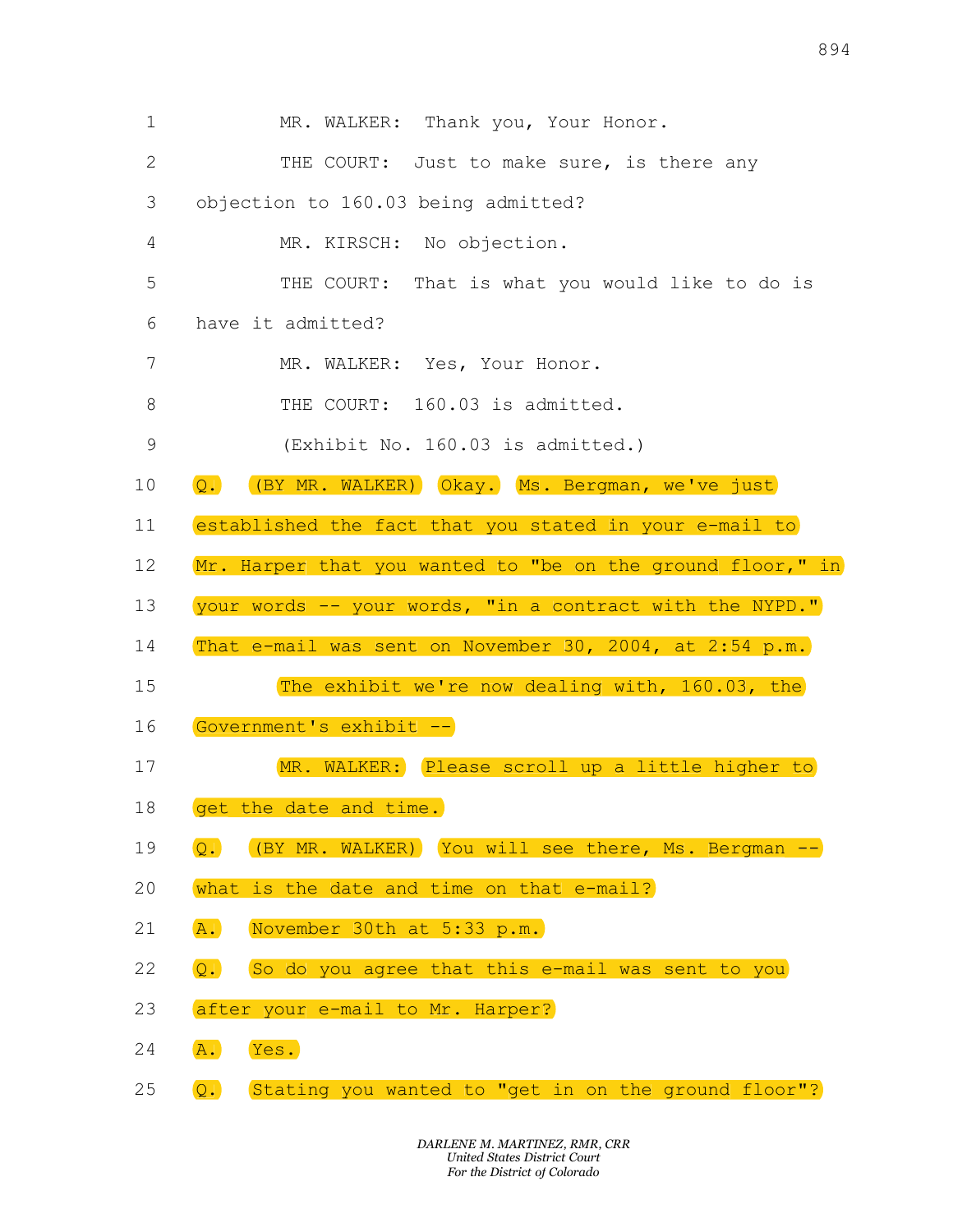|                   |                  |                                                                                                      | 895 |
|-------------------|------------------|------------------------------------------------------------------------------------------------------|-----|
|                   |                  |                                                                                                      |     |
| $\mathbf{1}$<br>2 | A.               | Yes.<br>MR. WALKER: Can we scroll down?                                                              |     |
| 3                 | $\overline{Q}$ . | (BY MR. WALKER) (And if you look, Ms. Bergman, at the                                                |     |
| $\overline{4}$    |                  | first paragraph, and the third line. Read that to                                                    |     |
| 5                 |                  | yourself. Let me know when you have read it.                                                         |     |
| 6                 |                  | Could you read that for the Court, please, that one                                                  |     |
| $7\overline{ }$   |                  | sentence.                                                                                            |     |
| 8                 | $\overline{A}$ . | "We have a great project that we will be looking to                                                  |     |
| 9                 |                  | wrap up for the New York Police Department."                                                         |     |
| 10                | $\overline{Q}$ . | And so would you agree, Ms. Bergman, that Mr. Harper                                                 |     |
| 11                |                  | does not state there that there was a contract in place                                              |     |
| 12                |                  | with the NYPD?                                                                                       |     |
| 13                | A.               | Do I have to answer yes or no?                                                                       |     |
| 14                | $\overline{Q}$ . | Yes, please. I will restate the question for you.                                                    |     |
| 15                | A.               | Thank you.                                                                                           |     |
| 16                | $Q$ .            | Does Mr. Harper, in that sentence, indicate that IRP                                                 |     |
| 17                |                  | Solutions had a contract with the NYPD?                                                              |     |
| 18                | A.               | I am sorry, could you say it one more time? I don't                                                  |     |
| 19                |                  | mean to be difficult.                                                                                |     |
| 20                | $\overline{Q}$ . | Sure. Not a problem. Does Mr. Harper, in that line                                                   |     |
| 21                |                  | which you just read, state that IRP Solutions had a                                                  |     |
| 22                |                  | contract with NYPD?                                                                                  |     |
| 23                | A.               | He does not.                                                                                         |     |
| 24                | $\overline{Q}$ . | Could you answer --                                                                                  |     |
| 25                | A.               | No, there is no contract.                                                                            |     |
|                   |                  | DARLENE M. MARTINEZ, RMR, CRR<br><b>United States District Court</b><br>For the District of Colorado |     |